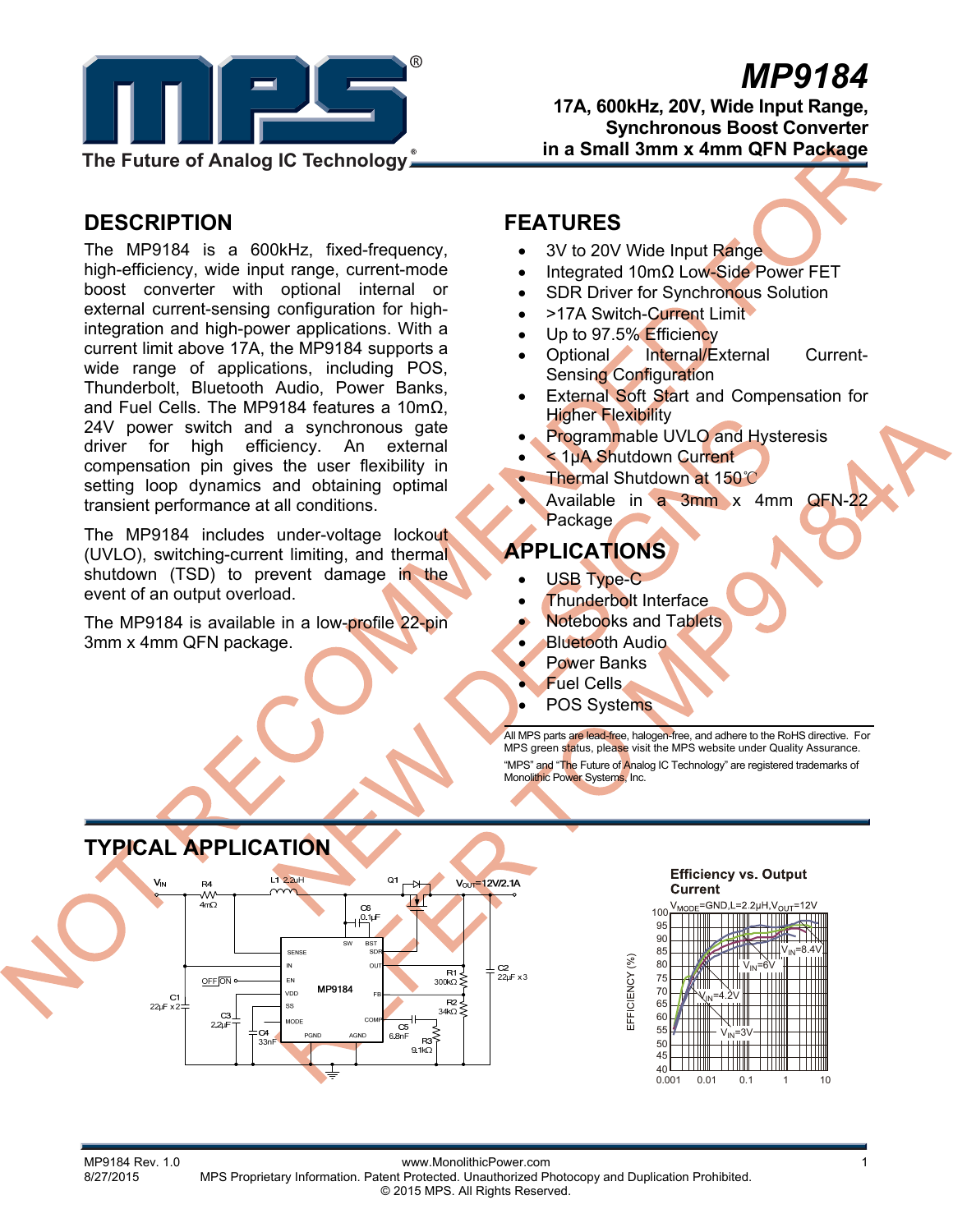

#### **ORDERING INFORMATION**  Part Number\* | **Package | Top Marking** MP9184GL QFN-22 (3mm×4mm) *See Below*  \* For Tape & Reel, add suffix –Z (e.g. MP9184GL–Z); **TOP MARKING MPYW** 9184 LLL MP: MPS prefix: Y: year code; W: week code: 9184: first four digits of the part number; LLL: lot number; **PACKAGE REFERENCE TOP VIEW**  SW SW PGND PGND 20 19 18 17 AGND **BST** 16 1 15 SDR SS 2 14 FB OUT 3 SW **PGND** 21 22COMP EN 13 4 MODE 5 12 VDD SENSE 11 IN 6  $7$   $\frac{1}{8}$   $\frac{1}{9}$   $\frac{1}{9}$   $\frac{1}{10}$ SW SW PGND PGND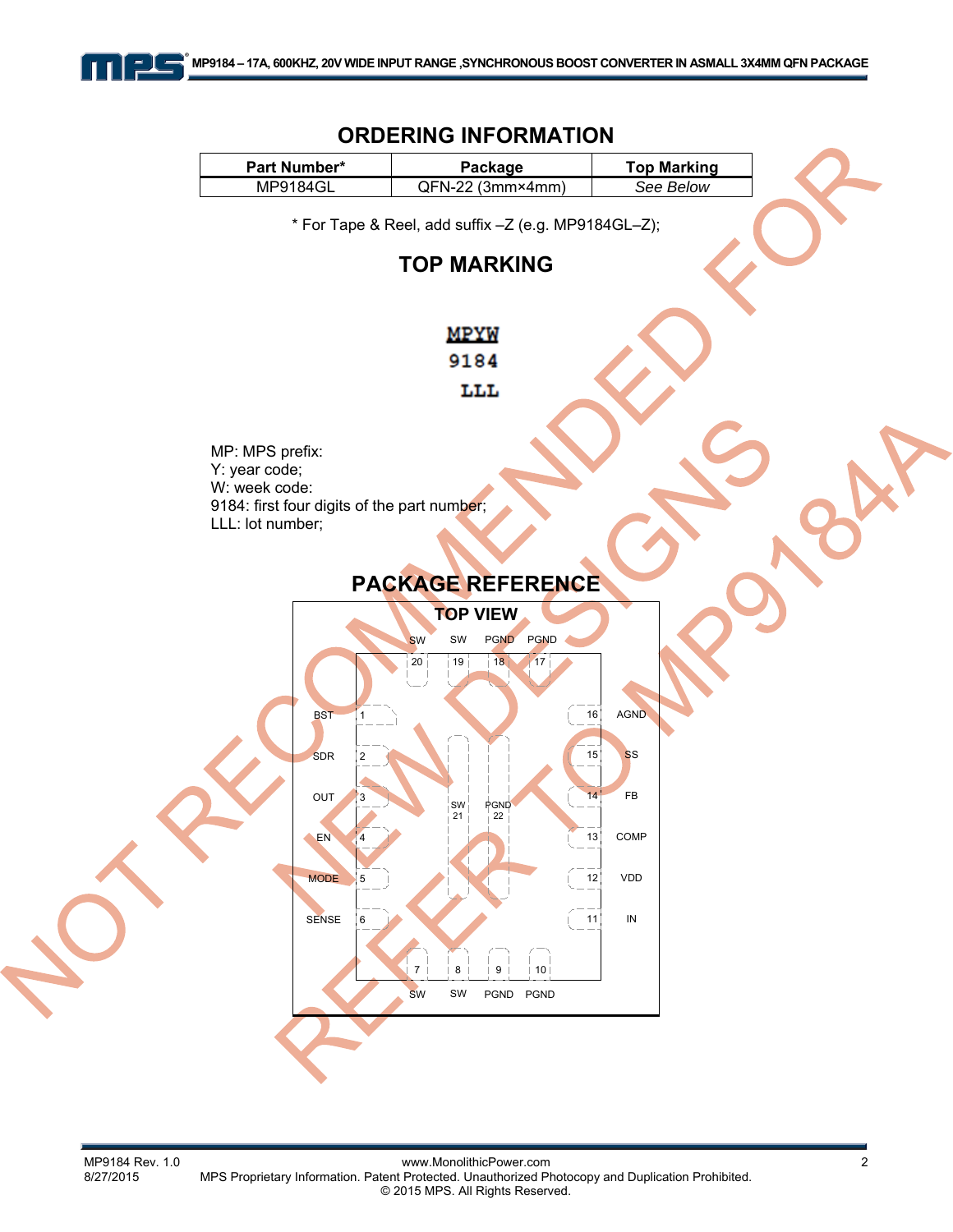# **ABSOLUTE MAXIMUM RATINGS (1)**

|                                                           | SW -0.3V to +24V (28V for <10ns)    |
|-----------------------------------------------------------|-------------------------------------|
|                                                           |                                     |
|                                                           |                                     |
|                                                           |                                     |
|                                                           |                                     |
|                                                           |                                     |
|                                                           |                                     |
|                                                           |                                     |
|                                                           | Storage Temperature -65°C to +150°C |
| Continuous Power Dissipation $(T_A = +25^{\circ}C)^{(3)}$ |                                     |
|                                                           |                                     |

### *Recommended Operating Conditions* **(4)**

| Operating Junction Temp. $(T_J)$ -40°C to +125°C |
|--------------------------------------------------|
|                                                  |

# *Thermal Resistance* **(5)** *θJA θJC*

| QFN-22 (3mmx4mm) | -48 | $\degree$ C/W |
|------------------|-----|---------------|
|------------------|-----|---------------|

**Notes:** 

- 1) Exceeding these ratings may damage the device.
- 2) Refer to "Enable and Programmable UVLO" section<br>3) The maximum allowable power dissipation is a funct
- The maximum allowable power dissipation is a function of the maximum junction temperature TJ (MAX), the junction-toambient thermal resistance θ<sub>JA</sub>, and the ambient temperature T<sub>A</sub>. The maximum allowable continuous power dissipation at any ambient temperature is calculated by  $P_D$  (MAX) =  $(T_J$  $(MAX)-T_A)/\theta_{JA}$ . Exceeding the maximum allowable power dissipation will cause excessive die temperature, and the regulator will go into thermal shutdown. Internal thermal shutdown circuitry protects the device from permanent damage.
- 4) The device is not guaranteed to function outside of its operating conditions.
- 5) Measured on JESD51-7, 4-layer PCB.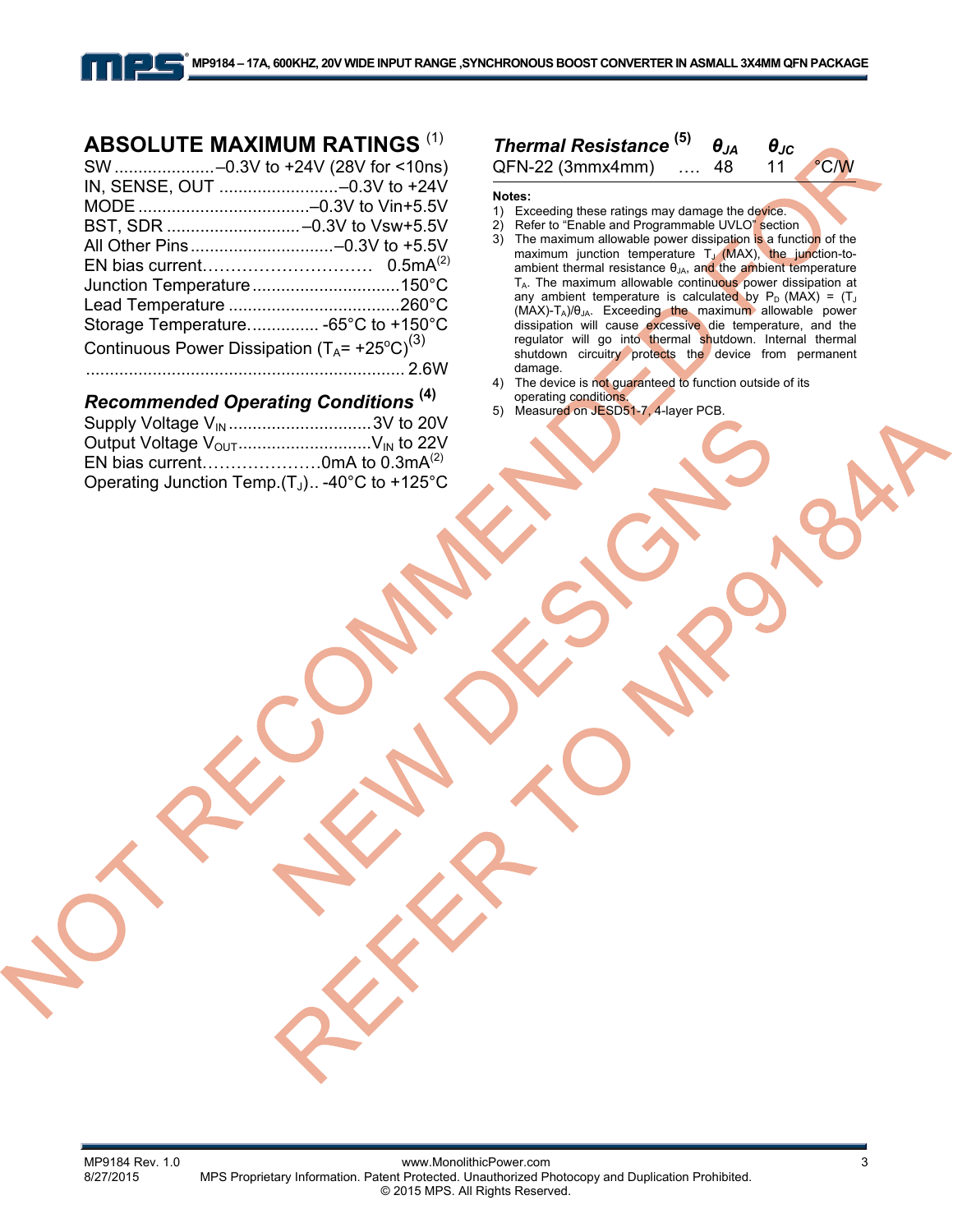# **ELECTRICAL CHARACTERISTICS**

V<sub>IN</sub> = V<sub>EN</sub> = 3.3V, T<sub>J</sub> = -40°C to 125°C, typical value is tested at 25°C, unless otherwise noted.

| <b>Parameter</b>                                                    | Symbol                | <b>Condition</b>                                                           | Min            | <b>Typ</b>               | Max            | <b>Units</b>            |
|---------------------------------------------------------------------|-----------------------|----------------------------------------------------------------------------|----------------|--------------------------|----------------|-------------------------|
| <b>Operating Input Voltage</b>                                      | $V_{\text{IN}}$       |                                                                            | 3              |                          | 20             | $\mathsf{V}$            |
| Input UVLO                                                          | $INUVLO-R$            | $V_{IN}$ Rising                                                            | 2.6            | 2.68                     | 2.76           | $\overline{\mathsf{v}}$ |
| Input UVLO Hysteresis                                               | <b>INUVLO-HYS</b>     |                                                                            |                | 250                      |                | mV                      |
| Operating VDD Voltage                                               | $V_{DD}$              | $V_{IN} = 12V$                                                             |                | 5                        |                | V                       |
| Shutdown Current                                                    | $I_{SD}$              | $V_{EN}$ = 0V, Measured on<br>IN pin, $T_J = 25^{\circ}C$                  |                |                          | 1              | μA                      |
| <b>Quiescent Current</b>                                            | $I_{\mathsf{Q}}$      | $V_{FB}$ = 1.35V, Measured<br>on IN pin                                    |                | 600                      | 750            | μA                      |
| <b>Switching Frequency</b>                                          | $F_{S}$               | $T_J = 25$ °C<br>T <sub>J</sub> =-40 $^{\circ}$ C to 125 $^{\circ}$ C      | 510<br>450     | 600                      | 690<br>690     | kHz                     |
| Minimum Off Time                                                    | $T_{MIN-OFE}$         | $V_{FB} = 0V$                                                              |                | 220                      |                | ns                      |
| Minimum On Time <sup>(7)</sup>                                      | $T_{MIN-ON}$          |                                                                            |                | 120                      |                | ns                      |
| EN Turn-On Threshold                                                | $V_{EN-ON}$           | V <sub>EN</sub> Rising (switching)                                         | 1.27           | 1.33                     | 1.39           | $\vee$                  |
| <b>EN High Threshold</b>                                            | $V_{EN-H}$            | V <sub>EN</sub> Rising (micro power)                                       |                |                          | 1.0            | $\vee$                  |
| <b>EN Low Threshold</b>                                             | $V_{EN-L}$            | $\mathsf{V}_\mathsf{EN}$<br>Falling<br>(micro)<br>power)                   | 0.4            |                          |                | V                       |
| EN Turn-On Hysteresis Current                                       | I <sub>EN-HYS</sub>   | 1.0V < EN < 1.4V                                                           | 3              | 4.5                      | 6              | μA                      |
| <b>EN Input Bias Current</b>                                        | $I_{EN}$              | $V_{EN} = 0V, 3.3V$                                                        |                | $\bf{0}$                 |                | μA                      |
| Soft-Start Charge Current                                           | $I_{SS}$              |                                                                            | 5              | $\overline{\phantom{a}}$ | 9 <sub>1</sub> | μΑ                      |
| FB Reference Voltage                                                | $V_{FB}$              | $T_J = 25^{\circ}C$<br>$TJ=-40°C$ to 125°C                                 | 1.212<br>1.207 | 1.225<br>1.225           | 1.238<br>1.243 | $\vee$                  |
| FB Input Bias Current                                               | $I_{FB}$              | $V_{FB} = 1V$                                                              | $-50$          |                          |                | nA                      |
| SDR Rise Time <sup>(7)</sup>                                        | T <sub>SDR_Rise</sub> | C <sub>Load</sub> =2.7nF, Test from<br>10% to 90%                          |                | 20 <sup>°</sup>          |                | ns                      |
| SDR Fall Time <sup>(7)</sup>                                        | T <sub>SDR_Fall</sub> | $C_{Load} = 2.7nF$ , Test from<br>90% to 10%                               |                | 30                       |                | ns                      |
| Error Amp Voltage Gain <sup>(6)</sup>                               | $A_V_{EA}$            |                                                                            |                | 300                      |                | V/V                     |
| Error Amp Transconductance                                          | $G_{E\underline{A}}$  |                                                                            |                | 160                      |                | µA/V                    |
| Error Amp Max Output Current                                        |                       | $V_{FB}$ =1V or 1.5V                                                       |                | 22                       |                | μA                      |
| Current to COMP Gain                                                | Gcs                   | $V_{MODE} = GND$                                                           |                | 27                       |                | A/V                     |
| Sense to COMP Gain                                                  | <b>Gxcs</b>           | <b>MODE</b><br>pin<br>float,<br>$\Delta V_{\rm SENSE}/\Delta V_{\rm COMP}$ |                | 103                      |                | mV/V                    |
| Comp Threshold for Switching <sup>(7)</sup>                         | V <sub>PSM</sub>      |                                                                            |                | 0.5                      |                | $\vee$                  |
| Comp High Clamp                                                     |                       |                                                                            |                | 1.8                      |                | $\vee$                  |
| SW On Resistance                                                    | RON                   |                                                                            |                | 10                       |                | $m\Omega$               |
| <b>SW Current Limit</b>                                             | <b>ILIMT</b>          | $V_{MODE} = GND$ ,<br>Duty Cycle<br>40%,<br>$=$<br>$TJ=25oC$               | 17             | 22                       |                | A                       |
| External Sense Average-Current<br>Limit                             | $V_{CL}$              | <b>MODE</b> pin float                                                      | 45             | 54                       | 63             | mV                      |
| Sense-Current<br>External<br><b>Limit</b><br><b>Protection Time</b> | $T_{\text{CL}}$       | MODE pin float                                                             |                | 1.1                      |                | ms                      |
| Thermal Shutdown <sup>(7)</sup>                                     | $T_{SD}$              |                                                                            |                | 150                      |                | $\rm ^{\circ}C$         |
| Thermal Shutdown Hysteresis <sup>(7)</sup>                          | T <sub>SD-HYS</sub>   |                                                                            |                | 25                       |                | $\circ$ C               |

**Notes:** 

6) Guaranteed by Design.

7) Guaranteed by engineering sample Characterization, not tested in production.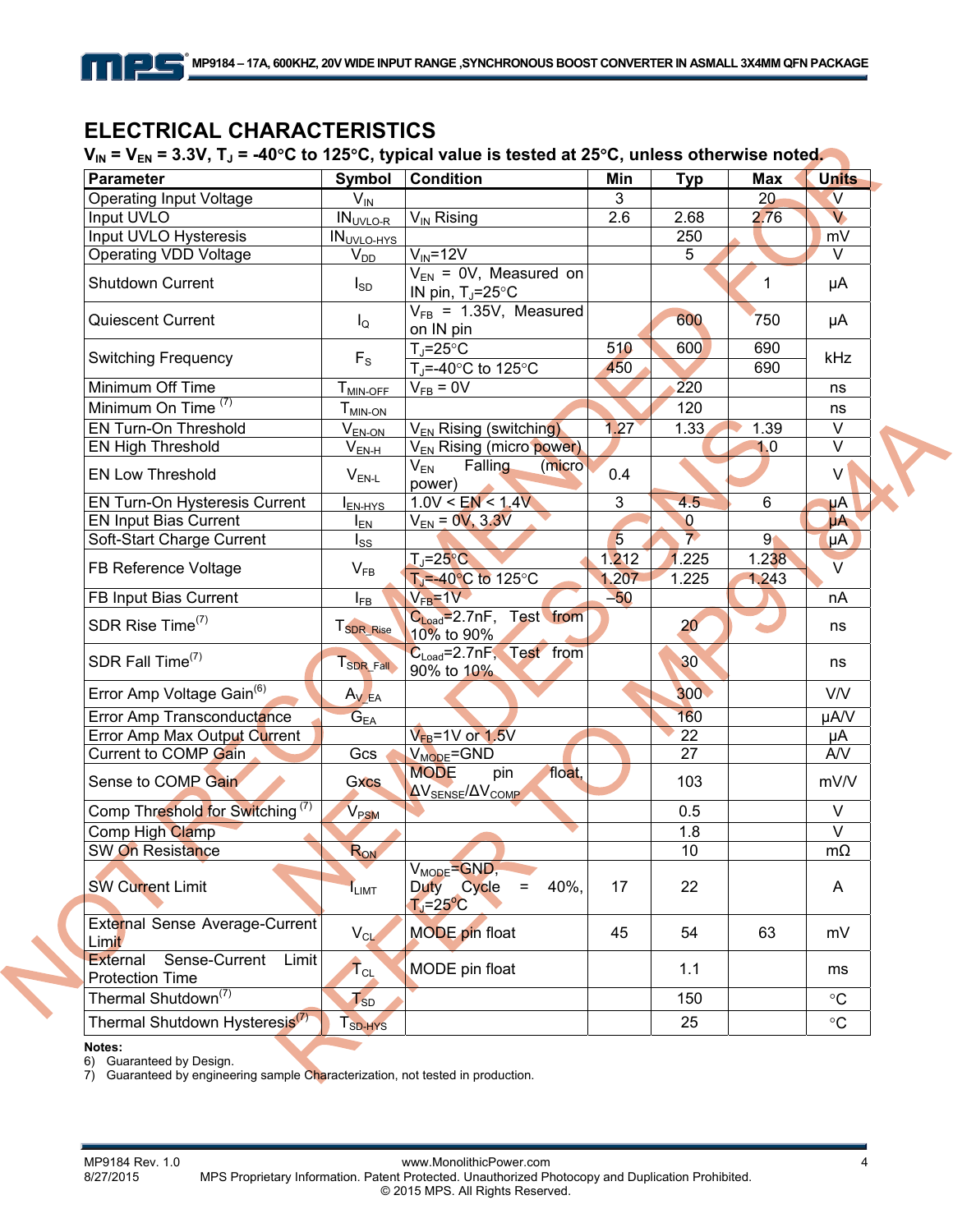

MP9184 Rev. 1.0<br>B/27/2015 MPS Proprietary Information. Patent Protected. Unauthorized Photocopy and Duplication Prohibited. MPS Proprietary Information. Patent Protected. Unauthorized Photocopy and Duplication Prohibited. © 2015 MPS. All Rights Reserved.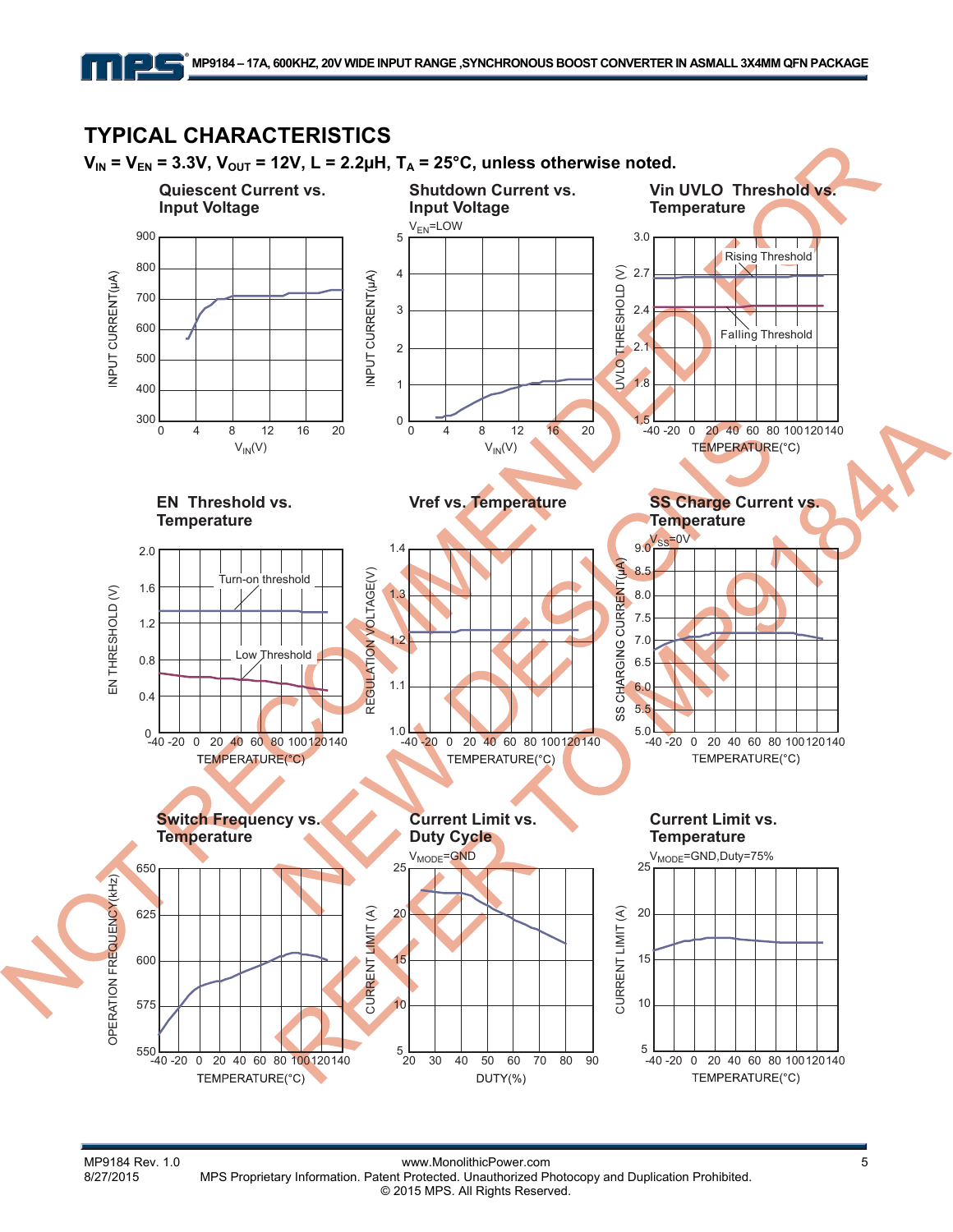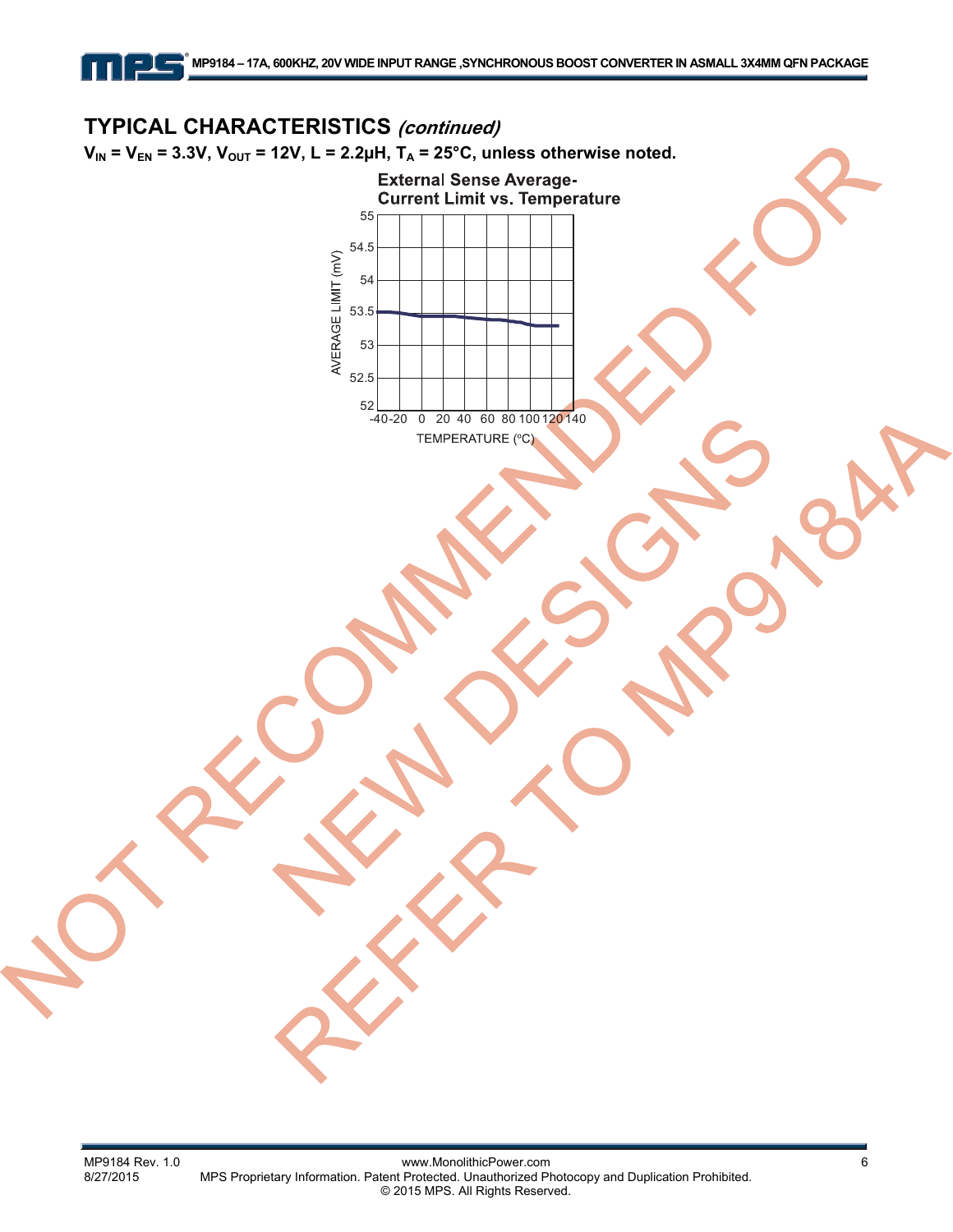# **TYPICAL PERFORMANCE CHARACTERISTICS**

 $V_{IN}$  = 3V,  $V_{OUT}$  = 12V, L = 2.2μH,  $I_{OUT}$  = 2A,  $C_{OUT}$  = 22μF<sup>\*</sup>3,  $V_{MODE}$  = float,  $R_{SENS}$  = 4mΩ T<sub>A</sub> = 25°C, unless **otherwise noted.**

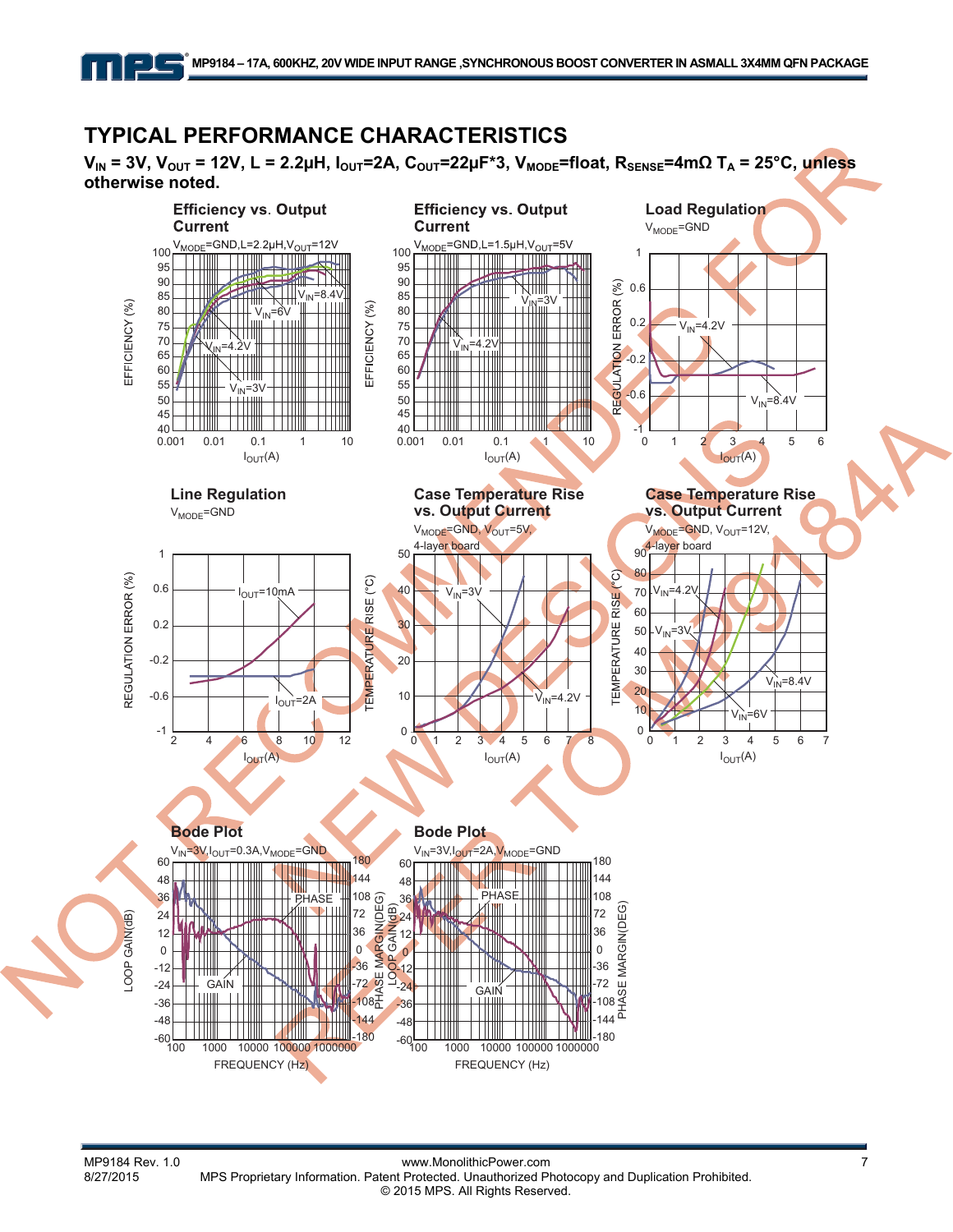# **TYPICAL PERFORMANCE CHARACTERISTICS (continued)**

**V<sub>IN</sub> = 3V, V<sub>OUT</sub> = 12V, L = 2.2μH, I<sub>OUT</sub>=2A, C<sub>OUT</sub>=22μF\*3, V<sub>MODE</sub>=float, R<sub>SENSE</sub>=4mΩ T<sub>A</sub> = 25°C, unless otherwise noted.**



MP9184 Rev. 1.0 **MP9184 Rev. 1.0** www.MonolithicPower.com **www.MonolithicPower.com** 8<br>8/27/2015 MPS Proprietary Information. Patent Protected. Unauthorized Photocopy and Duplication Prohibited. MPS Proprietary Information. Patent Protected. Unauthorized Photocopy and Duplication Prohibited. © 2015 MPS. All Rights Reserved.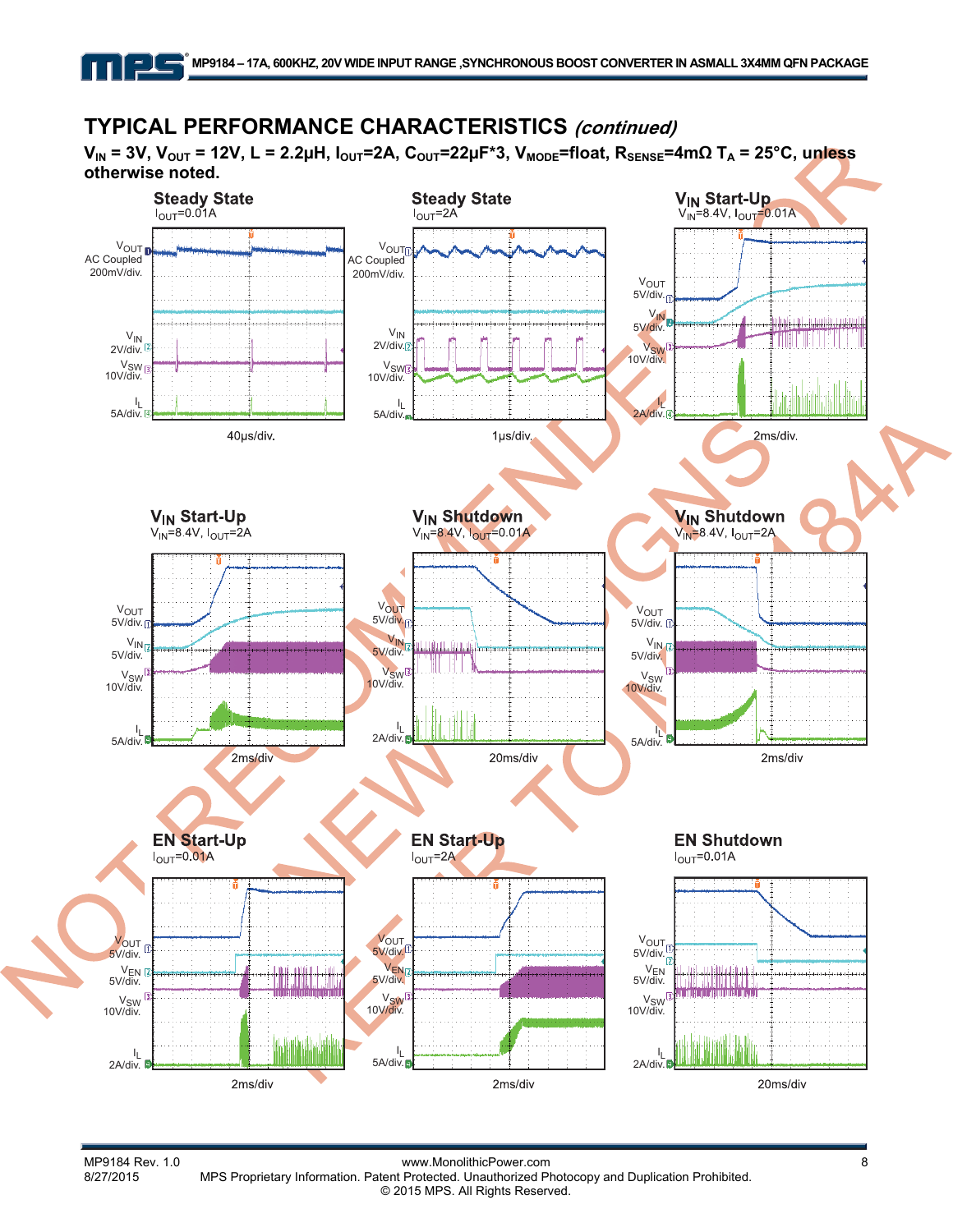# **TYPICAL PERFORMANCE CHARACTERISTICS (continued)**

**VIN = 3V, VOUT = 12V, L = 2.2µH, IOUT=2A, COUT=22µF\*3, VMODE=float, RSENSE=4mΩ TA = 25°C, unless otherwise noted.** 

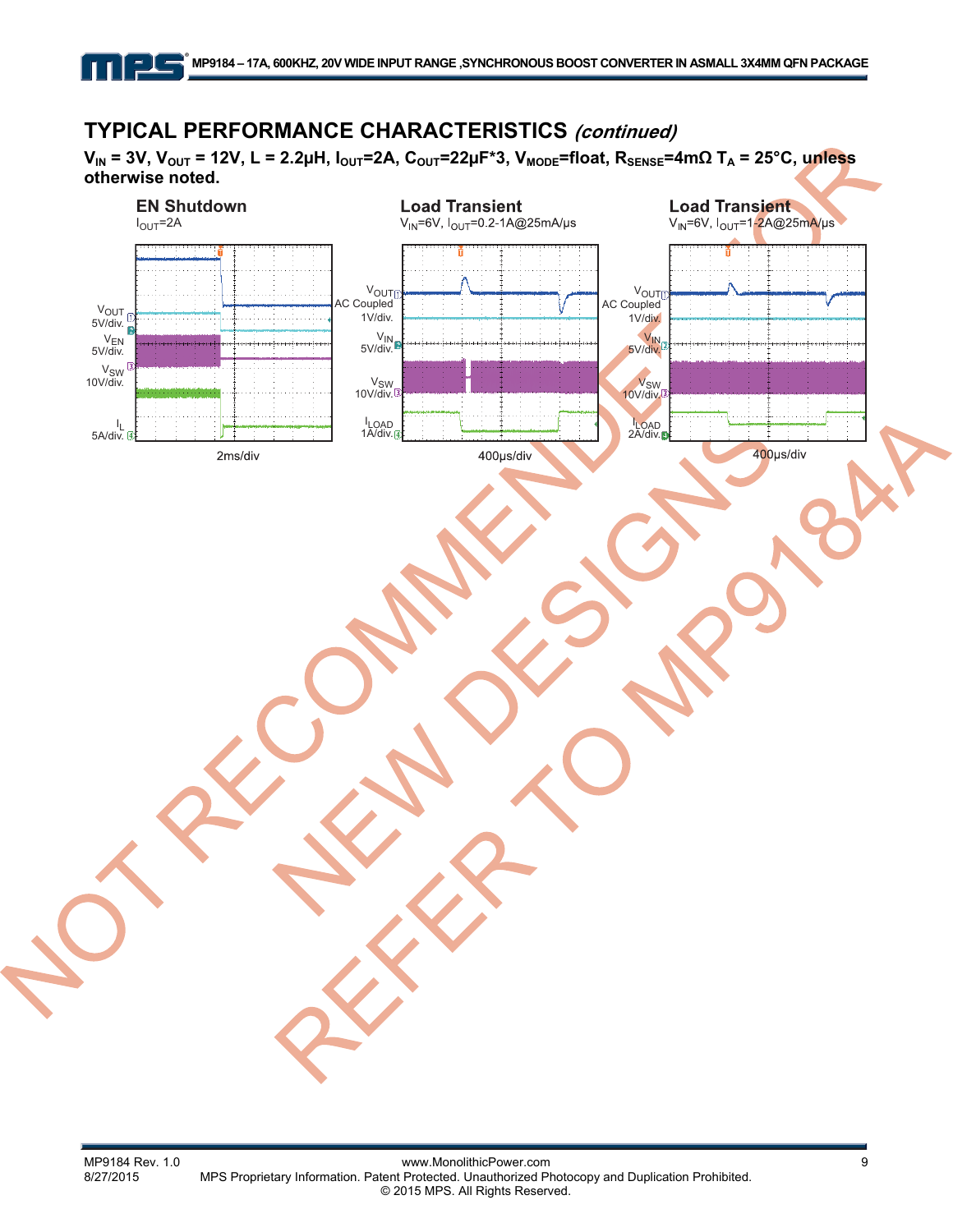# <u>ple</u>

| <b>PIN FUNCTIONS</b> |  |
|----------------------|--|
|----------------------|--|

| Package<br>Pin#   | <b>Name</b>  | <b>Description</b>                                                                                                                                                                                                                                                                |
|-------------------|--------------|-----------------------------------------------------------------------------------------------------------------------------------------------------------------------------------------------------------------------------------------------------------------------------------|
| 1                 | <b>BST</b>   | Bootstrap. BST powers the SDR driver.                                                                                                                                                                                                                                             |
| $\overline{2}$    | <b>SDR</b>   | Synchronous Gate Driver for the Output Rectifier.                                                                                                                                                                                                                                 |
| 3                 | <b>OUT</b>   | Sample Output Voltage. OUT provides the sample output voltage and the charge for the<br>BST capacitor. VDD is powered from OUT when $V_{OUT}$ is higher than $V_{IN}$ .                                                                                                           |
| 4                 | EN           | Chip Enable Control Input. Active high. Regulator on/off control input. When not used,<br>connect EN to the input source through a 100k $\Omega$ pull-up resistor for automatic start-up (if<br>V <sub>IN</sub> > 5.5V). Also, EN can program Vin UVLO. Do not leave EN floating. |
| 5                 | <b>MODE</b>  | Mode Select. Selects the internal or external current sensing mode. Connect to GND to<br>use internal current-sensing block. If floating, use an external current-sense resistor. DO<br>NOT pull MODE down to GND through a resistor.                                             |
| 6                 | <b>SENSE</b> | Voltage Sense. Voltage sensed between SENSE and IN. The voltage sensed between<br>SENSE and IN determines the external current-sense signal.                                                                                                                                      |
| 7,8,19,20,21      | <b>SW</b>    | Power Switch Output. SW is the drain of the internal Power MOSFET. Connect the<br>power inductor and output rectifier to SW.                                                                                                                                                      |
| 9, 10, 17, 18, 22 | <b>PGND</b>  | Power Ground.                                                                                                                                                                                                                                                                     |
| 11                | IN           | Input Supply. IN must be bypassed locally.                                                                                                                                                                                                                                        |
| $12 \overline{ }$ | <b>VDD</b>   | Internal Bias Supply. Decouple with a 2.2µF ceramic capacitor as close to FB as<br>possible.                                                                                                                                                                                      |
| 13                | <b>COMP</b>  | Compensation. Connect a capacitor and resistor in series to AGND for loop stability.                                                                                                                                                                                              |
| 14                | <b>FB</b>    | Feedback Input. Reference voltage is 1.225V. Connect a resistor divider from $V_{\text{OUT}}$ to<br>FB.                                                                                                                                                                           |
| 15                | SS           | Soft-Start Control. Connect a soft-start capacitor to SS. The soft-start capacitor is<br>charged with a constant current. Leave SS disconnected if the soft-start is not used.                                                                                                    |
| 16                | <b>AGND</b>  | Analog Ground.                                                                                                                                                                                                                                                                    |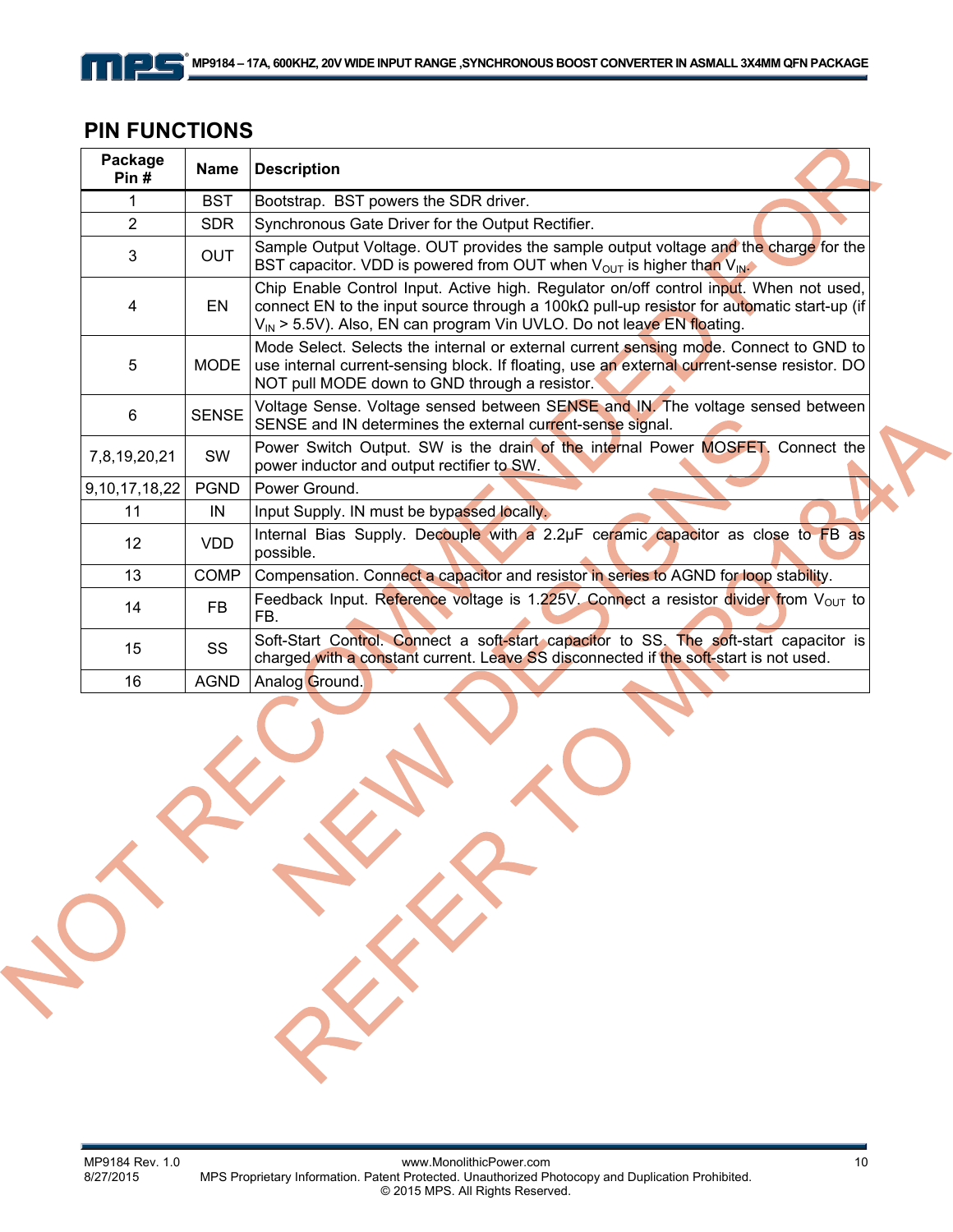## **FUNCTIONAL BLOCK DIAGRAM**

<u>- 1 - </u>

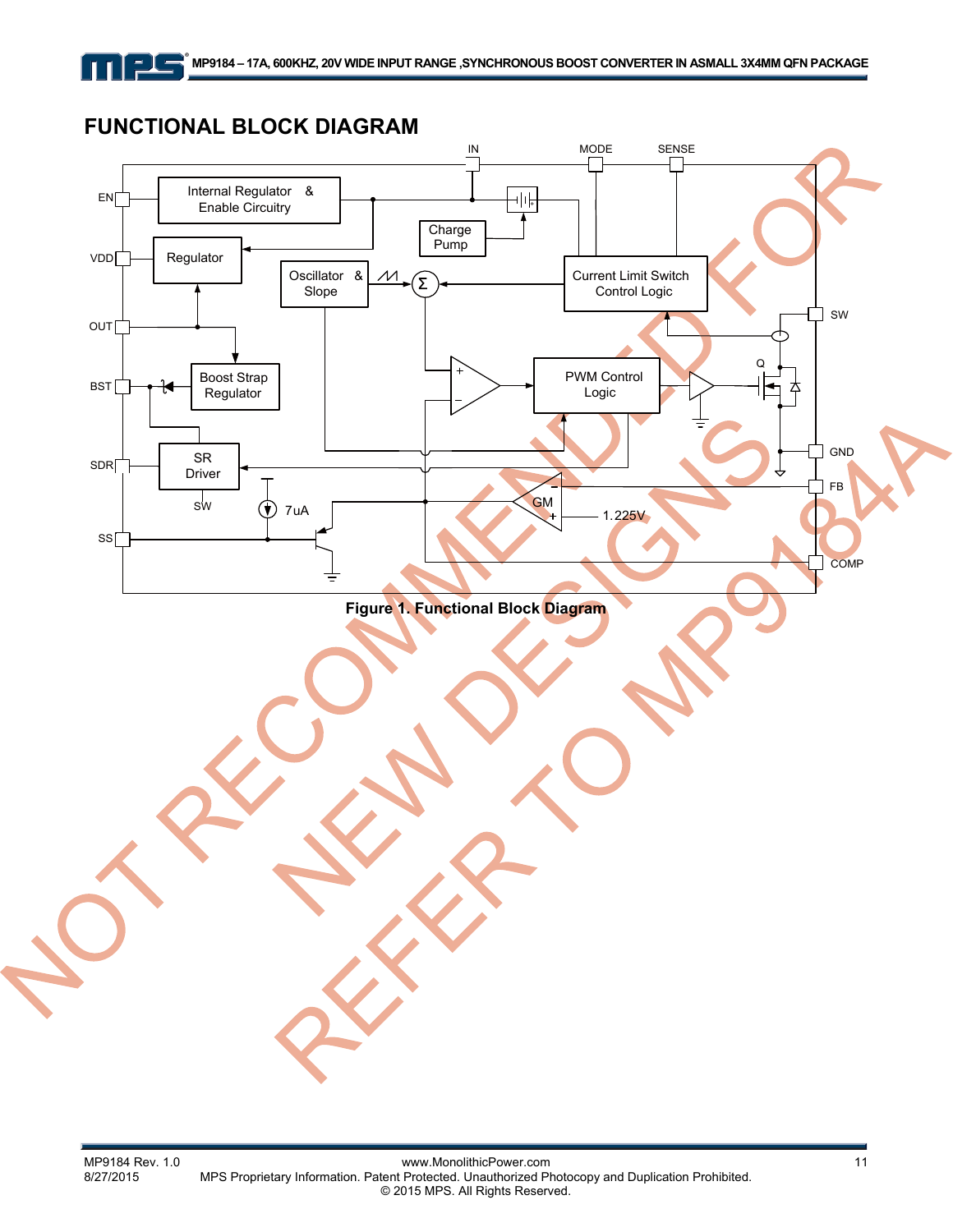### **OPERATION**

<u>- J - </u>

The MP9184 is a 600kHz fixed-frequency, highefficiency, wide input range, current-mode boost converter with optional internal or external current-sensing configuration for highintegration and high-power applications (see Figure 1).

### **Boost Function**

The MP9184 uses constant frequency, peakcurrent mode, boost regulation architecture to regulate the feedback voltage.

At the beginning of each cycle, the N-channel MOSFET switch Q is turned on, forcing the inductor current to rise. When floating MODE, the current at the source of switch Q is measured externally; then it is converted to a voltage by the current-sense amplifier. That voltage is compared to the error voltage on COMP (which is an amplified version of the difference between the 1.225V reference voltage and the feedback voltage). When these two voltages are equal, the PWM comparator turns off switch Q. This forces the inductor current into the output capacitor through the external rectifier, causing the inductor current to decrease. The peak-inductor current is controlled by the voltage on COMP, which in turn is controlled by the output voltage. To satisfy the load, the output voltage is regulated by the inductor current. Current mode regulation improves transient response and control loop stability.

### **VDD Power**

MP9184 is powered by VDD. A ceramic capacitor no less than  $2.2\mu$ F is required to decouple VDD. During start-up, VDD power is regulated by IN. Once the output voltage exceeds the input voltage, VDD is powered from  $V_{\text{OUT}}$  (instead of  $V_{\text{IN}}$ ). This allows the MP9184 to maintain low Ron and high efficiency, even with low-input voltage.

### **Soft-Start (SS)**

MP9184 uses one external capacitor on SS to control SW frequency during start-up. The operation frequency is initially  $\frac{1}{4}$  of the normal frequency. As the SS capacitor is charged, the frequency increases continuously. When the

voltage on  $SS$  exceeds  $\sim 0.65V$ , the frequency switches to a normal frequency. In addition, the voltage on COMP is clamped within  $V_{SS}$ +0.7V. During start-up the COMP voltage reaches 0.7V quickly, and then rises at the same rate of V<sub>SS</sub>. These two mechanisms prevent highinrush current from the input power supply.

### **SDR and BST Function**

The MP9184 generates a synchronous gatedriving signal that complements the gate driver of the internal MOSFET. The SDR driver is powered from **BST** (5V, typically) and a low  $Q<sub>G</sub>$ N-channel MOSFET (a gate-source threshold voltage lower than 3V is preferred). In highpower applications, using a synchronous rectifier switch improves overall conversion efficiency. If a synchronous rectifier switch is not used, float SDR.

The 5V driver power-bootstrap voltage is powered from OUT. If output voltage is low (or the duty cycle is too low), BST voltage may not be regulated to 5V, triggering a BST UVLO. A schottky diode from an external 5V source to BST is recommended, otherwise, the SDR driver signal may be lost.

### **Current Sensing Configuration**

The MP9184 offers the option of using the internal circuit or an external resistor to sample the inductor current. When using the internal current sense, MODE must be connected directly to GND before powering on. Meanwhile, SENSE should be connected to IN. In this configuration, sensed current is compared to both the COMP voltage and the limit peak current cycle-by-cycle during an overload condition.

When floating MODE, the inductor current is sampled by an external sense resistor between IN and SENSE. Under this configuration, sensed current is compared with COMP for lowside switch on/off control. However, the overload is protected by the average inductor current. When the sensed current signal exceeds 54mV, COMP is pulled low to regulate the boosted current. This causes the MP9184 to enter hiccup mode (after 1.1ms). The MP9184 re-starts after about 60ms in hiccup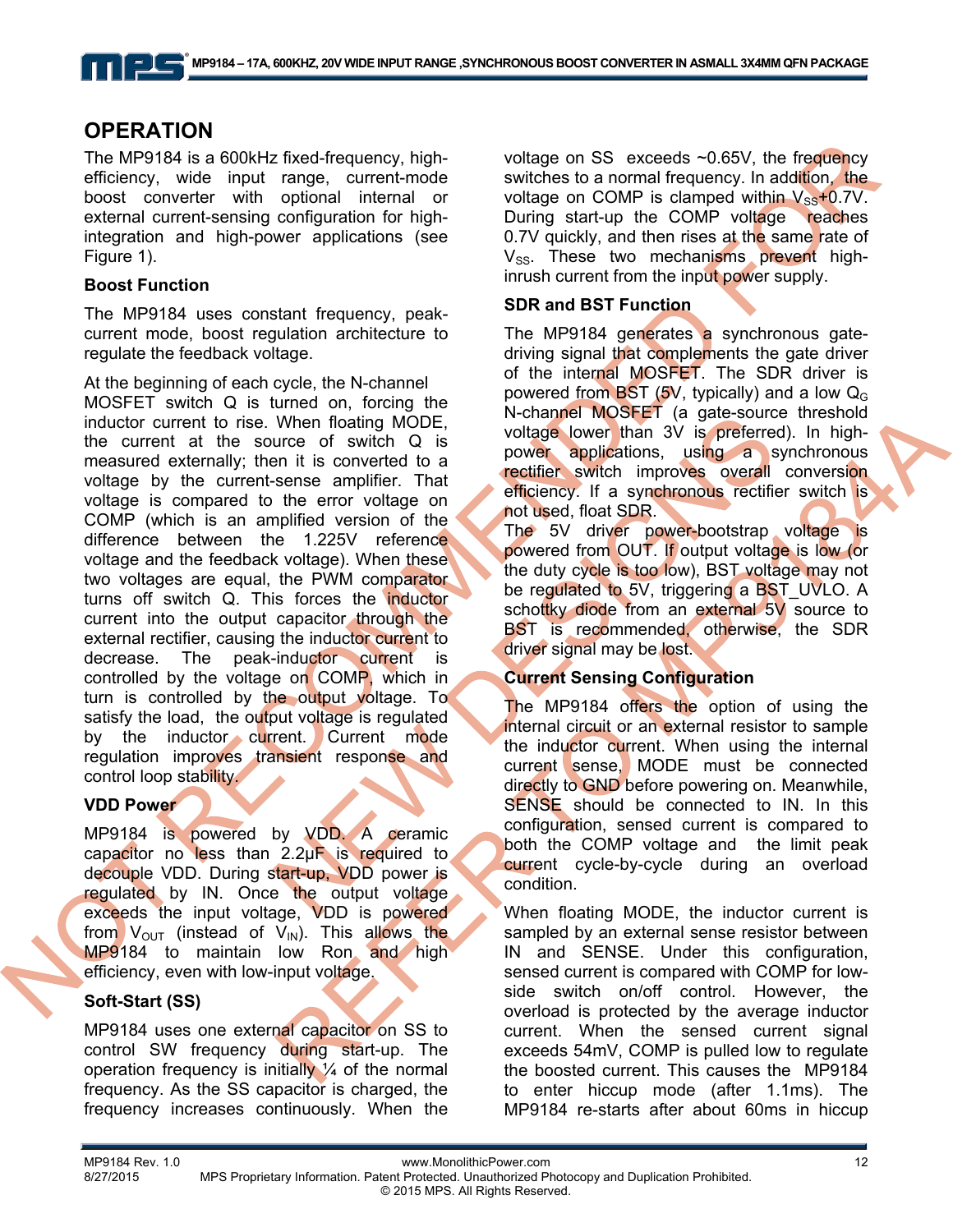mode. If the sampled current signal rises to 100mV (within the 1.1ms blank time), immediately the MP9184 operates in hiccup mode.

The MP9184 starts switching in internal currentsense mode after it detects 0V on MODE. In external current-sense mode, MP9184 detects MODE voltage and starts switching (after MODE is higher than Vin + 2V). In over-current or hiccup mode, MODE is pulled low. If the average current limit is triggered before switching, MP9184 may not start switching because MODE is regulated to low in an overload condition.

If the peak-inductor current is higher than 6A, an external current-sensing resistor is recommended. Do NOT change the sensing configuration when MP9184 is in operation.

#### **Light-Load Operation**

To optimize efficiency at light load, MP9184 employs a pulse-skipping mechanism and foldback frequency. When the load becomes lighter, the COMP voltage decreases, causing the MP9184 to enter foldback operation (the lighter the load, the lower the frequency). However, if the load becomes exceedingly low, MP9184 enters PSM. PSM operation is optimized so that only one SW pulse is launched every burst cycle; therefore the output ripple is very low.

### **Enable (EN) and Programmable UVLO**

EN enables and disables the MP9184. When applying voltage higher than the EN higher threshold (1V, typically), MP9184 starts up some of the internal circuits (micro-power mode). If EN voltage exceeds the turn-on threshold (1.33V), the MP9184 enables all functions and starts boost operation. Boost operation is disabled when EN voltage falls below its lower threshold (1.33V). To completely shut down the MP9184, <0.4V lowlevel voltage is required on EN. After shutdown, MP9184 sinks a current from input power (less than 1uA, typically).

The maximum recommended voltage on EN is 5.5V. If the EN control signal comes from a voltage higher than 5.5V, a resistor should be added between EN and the control source. An internal Zener diode on EN clamps the EN voltage to prevent runaway. Ensure the Zener clamped current flowing into EN is less than 0.3mA.

Meanwhile, EN can program Vin's UVLO (see "Applications\UVLO Hysteresis" section).

### **Thermal Shutdown (TSD)**

To prevent thermal damage, the device has an internal temperature monitor. If the die temperature exceeds 150°C, the converter shuts down. Once the temperature drops below 125°C, the power supply resumes operation

.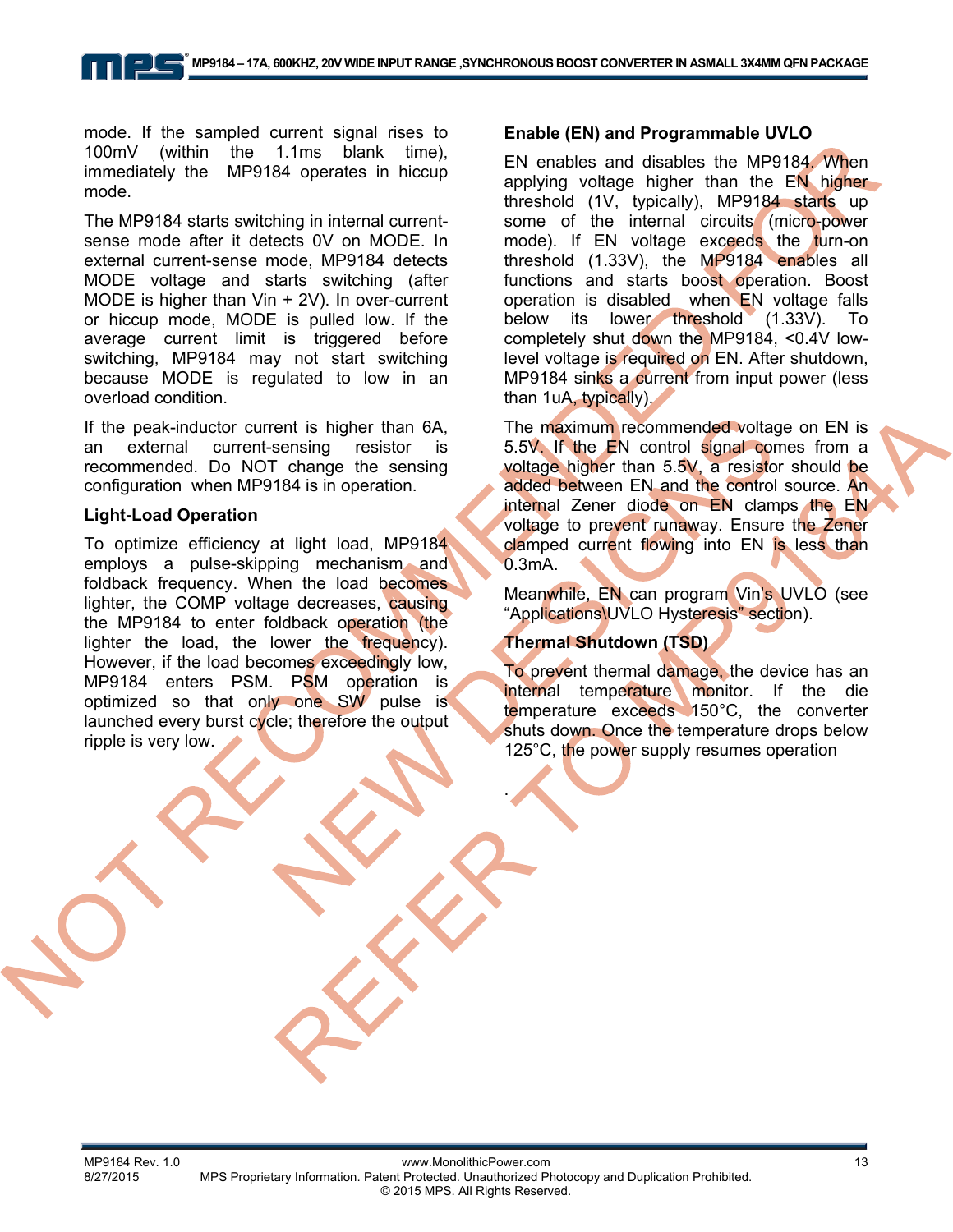### **APPLICATION INFORMATION**

#### **Selecting Current Limit Resistor**

When an external resistor is used, MP9184 has an average current limit. The resistor  $R_{\text{SENSE}}$ (connected from the input voltage to SENSE), sets the current limit  $(I_{\text{Cl}})$ :

$$
I_{\text{CL}} = V_{\text{CL}} / R_{\text{SENSE}}
$$

Where,  $V_{CL}$  is 54mV, typically,  $I_{CL}$  is in amperes, and  $R_{\text{SENSE}}$  is in m $\Omega$ .

#### **UVLO Hysteresis**

The MP9184 features a programmable UVLO hysteresis. When powering up, EN sinks a 4.5μA current from an upper resistor,  $R_{TOP}$  (see Figure 2). VIN voltage must increase to overcome the current sink. The VIN start-up threshold is determined by:

$$
V_{\text{IN-ON}} = V_{\text{EN-ON}} \times \big(1 + \frac{R_{\text{TOP}}}{R_{\text{BOT}}}\big) + 4.5 \mu A \times R_{\text{TOP}}
$$

Where,  $V_{EN-ON}$  is the EN voltage turn-on threshold (1.33V, typically).

Once the EN voltage reaches  $V_{EN-ON}$ , the 4.5uA sink current turns off to create a reverse hysteresis for the VIN falling threshold:



#### **Figure 2: V<sub>IN</sub> VULO Program**

### **Selecting the Soft-Start Capacitor**

To prevent excessive input current, the MP9184 includes a soft-start circuit that limits the voltage on COMP during start-up This prevents premature termination of the source voltage at start-up due to input-current overshoot. When

power is applied to the device, enable is asserted and a 7uA internal-current source charges the external capacitor at SS. The SS voltage clamps COMP voltage (as well as the inductor peak current) until output is close to regulation or COMP reaches 1.8V. For most applications, a 33nF SS capacitor is sufficient.

#### **Setting the Output Voltage**

Output voltage is fed back through two sense resistors in series. The feedback reference voltage is 1.225V, typically. The equation for the output voltage is:

$$
V_{\text{OUT}} = V_{\text{REF}} \times (1 + \frac{R1}{R2})
$$

Where, R1 is the top feedback resistor, R2 is the bottom feedback resistor, and  $V_{REF}$  is the reference voltage (1.225V, typically).

Choose feedback resistors in the 10kΩ range (or higher) for good efficiency.

### **Selecting the Input Capacitor**

An input capacitor is required to supply the AC ripple current to the inductor while limiting noise at the input source. A low ESR capacitor is required to minimize noise. Ceramic capacitors are preferred, but tantalum or low ESR electrolytic capacitors suffice.

Two 22uF capacitors are recommended for highpower applications. The capacitor can be electrolytic, tantalum, or ceramic. However, since the capacitor absorbs the input-switching current, it requires an adequate ripple-current rating. Use a capacitor with a RMS current rating greater than the inductor-ripple current (see "Selecting the Inductor" to determine the inductor-ripple current).

To ensure stable operation, place the input capacitor as close to the IC as possible. Alternately, a smaller, high-quality ceramic 0.1μF capacitor may be placed closer to the IC with the larger capacitor placed a little farther away. When using this technique, a larger electrolytic or tantalum type capacitor is recommended. All ceramic capacitors should be placed very close to the input.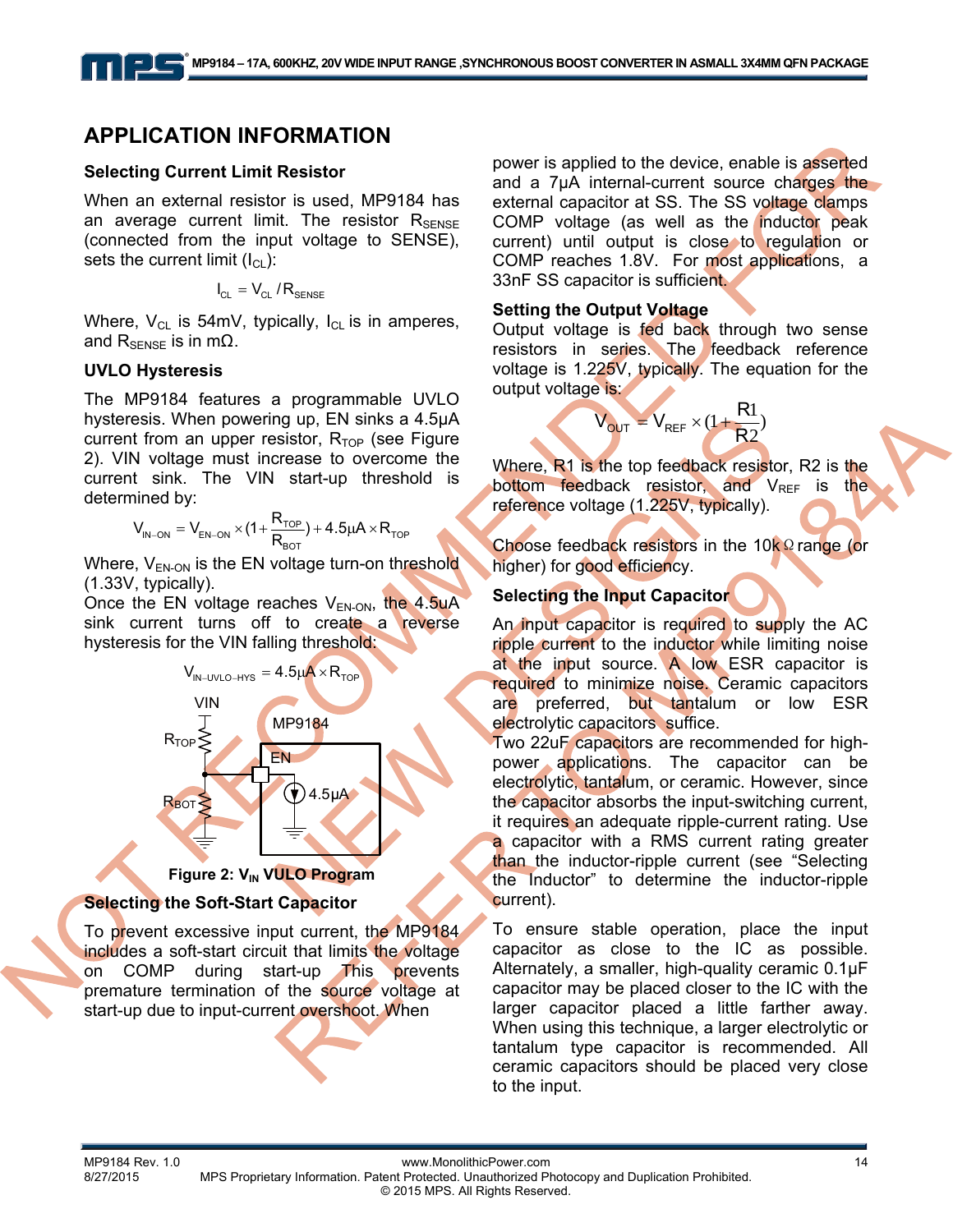#### **Selecting the Output Capacitor**

An output capacitor is required to maintain the DC output voltage. Low ESR capacitors are preferred to minimize the output-voltage ripple. The characteristics of the output capacitor affect the stability of the regulation control system. Ceramic, tantalum, or low ESR electrolytic capacitors are recommended. If using ceramic capacitors, the impedance of the capacitor at the switching frequency is dominated by the capacitance, and the output-voltage ripple is independent primarily of the ESR. The outputvoltage ripple is estimated by:

$$
V_{\text{RIPPLE}} = \frac{(1 - \frac{V_{\text{IN}}}{V_{\text{OUT}}}) \times I_{\text{LOAD}}}{C_{\text{OUT}} \times F_{\text{SW}}}
$$

Where  $V_{RIPPLE}$  is the output-ripple voltage,  $V_{IN}$ and  $V_{\text{OUT}}$  are the DC input and output voltages respectively,  $I_{\text{LOAD}}$  is the load current, Fsw is the 600kHz fixed-switching frequency, and Cour is the capacitance of the output capacitor.

If using tantalum or low ESR electrolytic capacitors, the ESR dominates the impedance at the switching frequency, so the output ripple is estimated as:

$$
V_{RIPPLE} = \frac{(1 - \frac{V_{IN}}{V_{OUT}}) \times I_{LOAD}}{C_{OUT} \times F_{sw}} + \frac{I_{LOAD} \times R_{ESR} \times V_{OUT}}{V_{IN}}
$$

Where, RESR is the equivalent series resistance of the output capacitors.

Choose an output capacitor that satisfies output ripple and load transient design requirements. Take capacitance de-rating into consideration when designing high output-voltage applications. For most applications, three 22μF ceramic capacitors are suitable.

### **Selecting the Inductor**

The inductor forces a higher output voltage while being driven by the input voltage. A higher value inductor has less ripple current, resulting in a lower peak-inductor current. This reduces stress on the internal N-channel switch and enhances efficiency. However, a higher value

inductor is physically larger, has a higher series resistance, and a lower saturation current.

A good rule of thumb is to have a peak-to-peak ripple current that is approximately 30%-40% of the maximum input current. To prevent loss of regulation due to the current limit, ensure the peak-inductor current is below 75% of the current limit at the operating duty cycle. Also, ensure that the inductor does not saturate under the worstcase load transient and start-up conditions. Calculate the required inductance value using the equation below:

$$
L = \frac{V_{in} \times (V_{out} - V_{in})}{V_{out} \times F_{sw} \times \Delta I}
$$

$$
I_{in(max)} = \frac{V_{out} \times I_{LoAD(MAX)}}{V_{in} \times \eta}
$$

Where, ILOAD(MAX) is the maximum load current, ΔΙ is the peak-to-peak inductor-ripple current,  $ΔI =$  $(30\% - 40\%)$  x  $\ln(\text{MAX})$ , and n is efficiency.

### **Selecting the Output Rectifier**

MP9184 features a SDR gate driver. Instead of a schottky diode, an N-channel MOSFET can be used to free-wheel the inductor current when the internal MOSFET is off. The SDR gate-driver has a high voltage level (5V), so choose an Nchannel MOSFET that is compatible with a 5V gate-voltage rating. The minimum high level is 3V, typically. It is recommended that the MOSFET's turn-on threshold is lower than 3V.

In applications with low outputs (such as 5V), the voltage across the BST cap may be insufficient. If this is the case, a schottky diode should be connected from the output port to BST, conducting the current into the BST capacitor when SW is low (see Figure 3).



**Applications**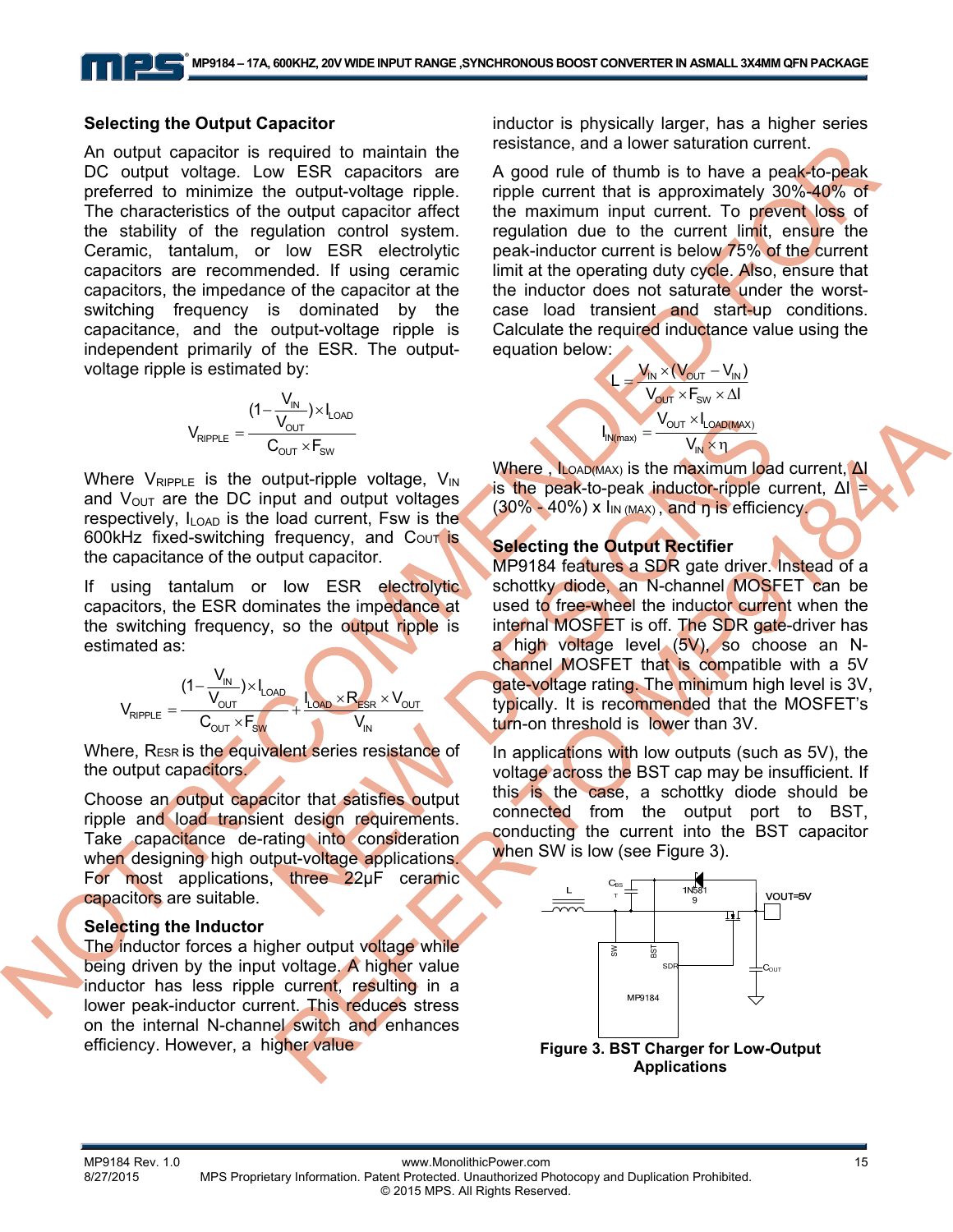The MOSFET voltage rating should be equal to or greater than the output voltage. The average current rating must be greater than the maximum load current. The peak-current rating must be greater than the peak-inductor current. If a Schottky diode is used as the output rectifier, the same specifications should be considered.

#### **Compensation**

The output of the transconductance error amplifier (COMP) is used to compensate the regulation control system. The system uses two poles and one zero to stabilize the control loop.

The poles are  $F_{P1}$ , set by the output capacitor  $(C_{\text{OUT}})$  and the load resistance, and  $F_{P2}$ , which starts from the origin. The zero  $F_{71}$  is set by the compensation capacitor (C<sub>COMP</sub>) and the compensation resistor (R<sub>COMP</sub>). These are determined by the equations:

$$
F_{P1} = \frac{1}{2 \times \pi \times R_{\text{LOAD}} \times C_{\text{OUT}}} (Hz)
$$

$$
F_{z1} = \frac{1}{2 \times \pi \times R_{\text{COMP}} \times C_{\text{COMP}}} (Hz)
$$

Where, RLOAD is the load resistance. The DC loop gain is calculated as follows:

$$
A_{_{VDC}}=\frac{A_{_{VEA}}\times V_{_{IN}}\times R_{_{LOAD}}\times V_{_{FB}}\times G_{_{CS}}\times R_{_{COMP}}}{2\times {V^2}_{_{OUT}}}\left(V/V\right)
$$

Where Gcs is the compensation voltage to the inductor-current gain, AVEA is the error amplifier voltage gain, and the VFB is the feedback regulation threshold.

Also, there is a right-half-plane zero (FRHPZ) that exists in continuous conduction mode (CCM). The inductor current does not drop to zero each cycle. The frequency of the right-half plane zero is:

$$
F_{\text{RHP}}=\frac{R_{\text{LOAD}}}{2\times\pi\times L}\!\times\!(\frac{V_{\text{IN}}}{V_{\text{OUT}}})^2(Hz)
$$

The right-half-plane zero increases the gain and reduces the phase simultaneously, resulting in a smaller phase and gain margin. The worst case happens during conditions of minimum input voltage and maximum output power.

Compensation recommendations are listed in the "Typical Application Circuits" section.

#### **PCB Layout Guide**

High-frequency switching regulators require very careful PCB layout for stable operation and low noise. All components must be placed as close to the IC as possible.



**Figure 4. PCB Layout Reference** 

Refer to Figure 4 and the guidelines below to optimize performance:

- 1. Keep the output loop (SW, PGND, Q1, and C2) as small as possible.
- 2. Place FB divider R1 and R2 as close as possible to FB.
- 3. Route the sensing traces (SENSE and IN) in parallel closely with a small closed area. The 0805 package is recommended for the sensing resistor (R4) to reduce parasitic inductance.
- 4. Connect FB and OUT feedback from the output capacitor (C2).
- 5. Connect the compensation components and SS capacitor to AGND with a short loop.
- 6. Connect the VDD capacitor to AGND with a short loop. Do not connect to PGND net before connecting to IC-AGND.
- 7. Connect the compensation components and SS capacitor to AGND with a short loop.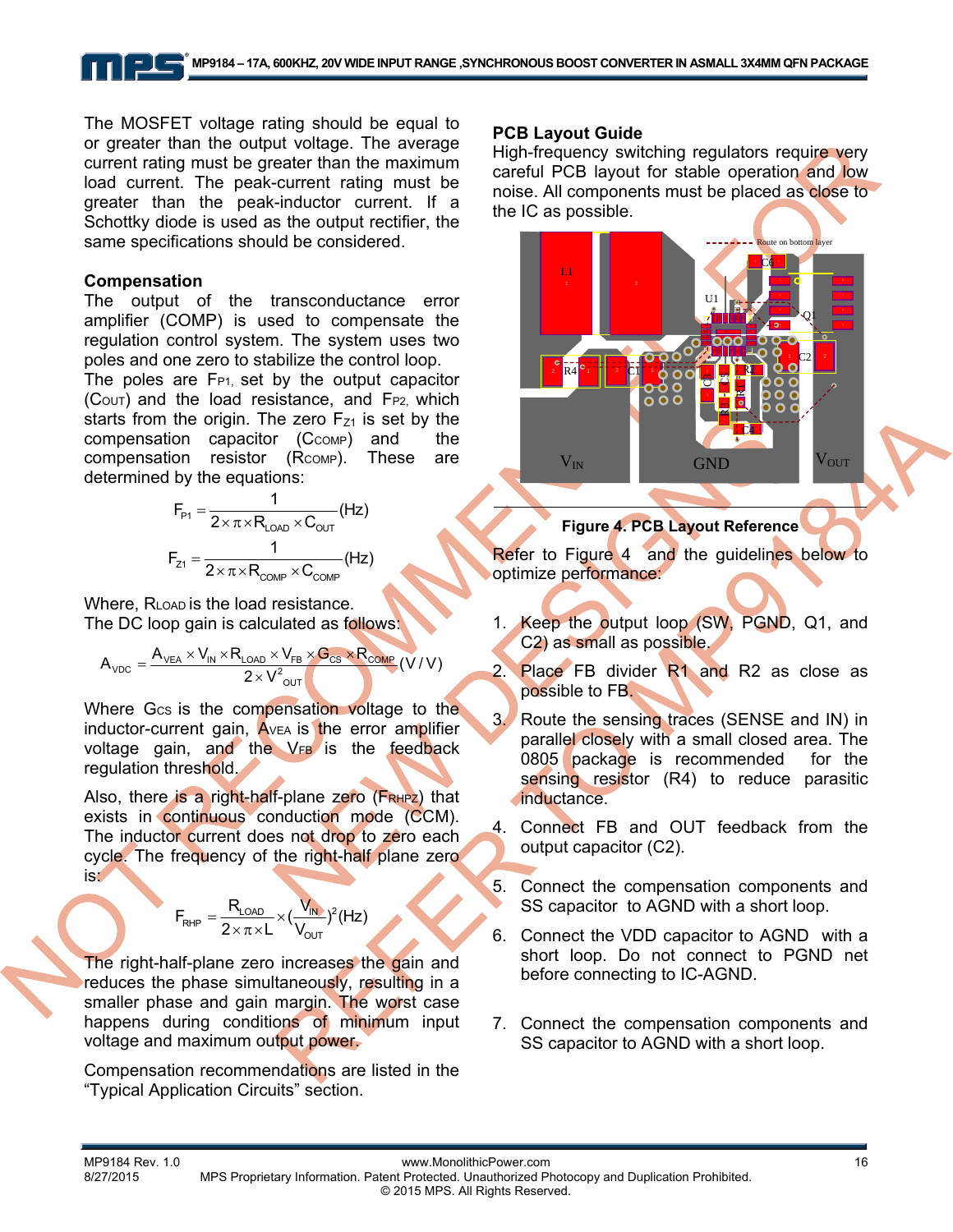- 8. The input path consisting of C1, L1, SW, PGND, BST path, and SDR path should be as short as possible.
- 9. Place sufficient GND vias close to the IC for good thermal dissipation.
- 10. Do NOT place vias into the SW net.
- 11. Use a 4-layer PCB for high-power applications.

#### **Design Example**

Below is a design example following the application guidelines for the specifications:

| <b>Table 1. Design Example</b> |           |  |
|--------------------------------|-----------|--|
|                                | $3 - 10V$ |  |
| V <sub>ουτ</sub>               |           |  |
|                                | $D-A$     |  |

The detailed application schematic is shown in Figure 5. The typical performance and circuit waveforms have been shown in the Typical Performance Characteristics section. For more device applications, please refer to the related Evaluation Board Datasheets.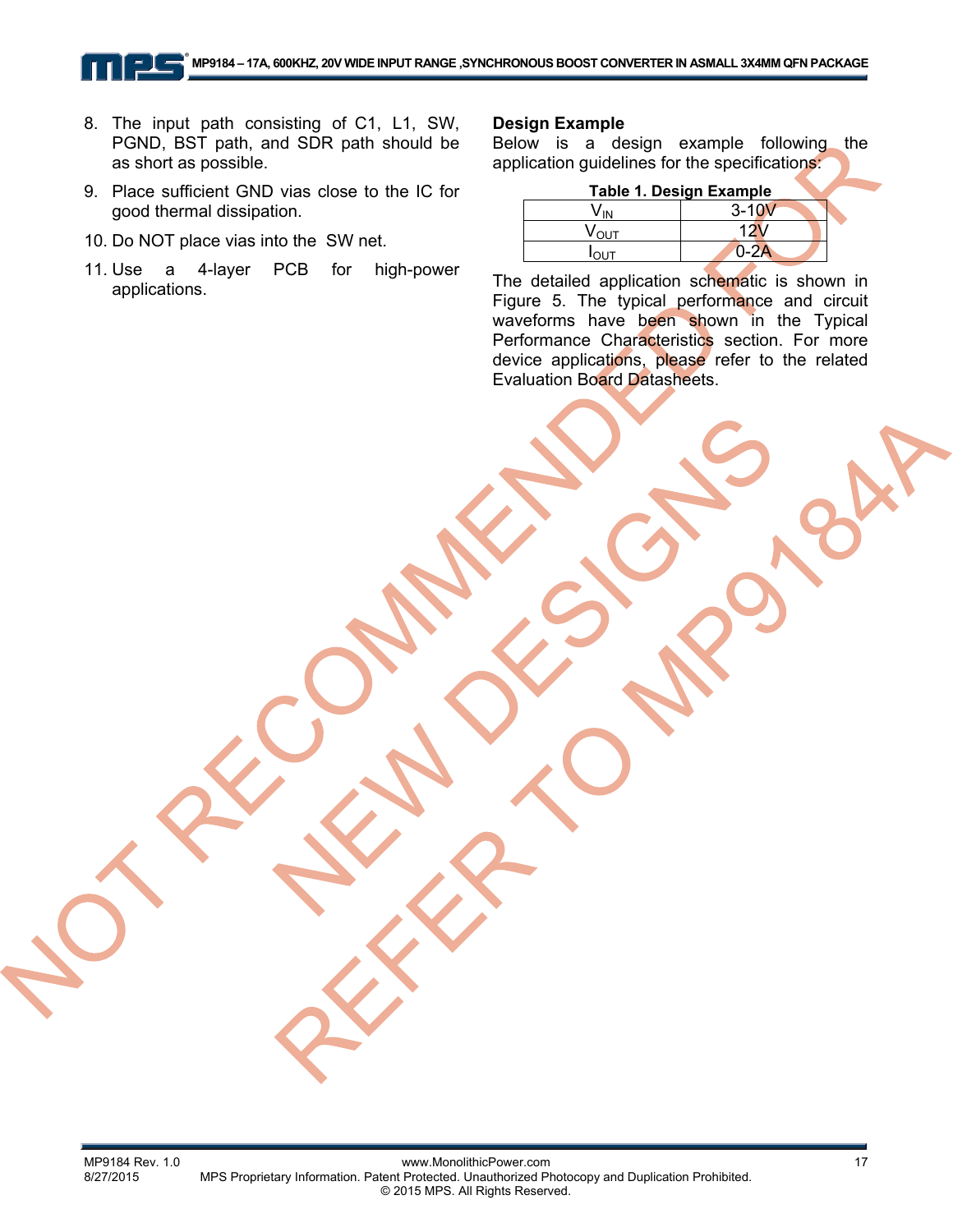# **TYPICAL APPLICATION CIRCUITS**

 $=$   $\mathbf{l}$   $=$ 



**Figure 5. 12V Output Synchronous Solution Using External Current-Sensing Resistor**



**Figure 6. 12V Output Synchronous Solution Using internal Current-Sensing Circuit**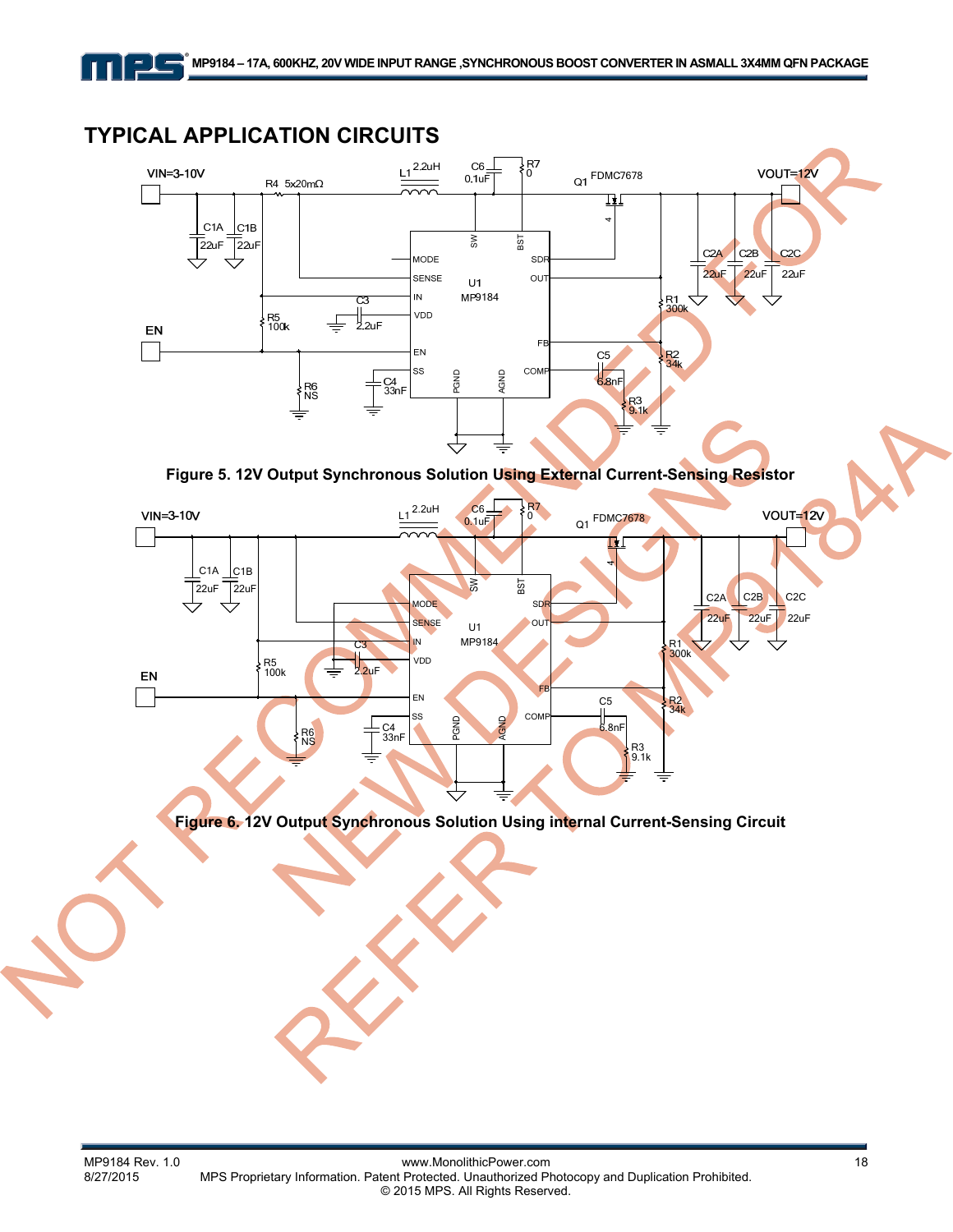$=$   $\parallel$   $=$ 



**Figure 7. 12V Output Non-Synchronous Solution Using Internal Current-Sensing Circuit** 



**Figure 8: 5V Output Synchronous Solution Using Internal Current Sensing Circuit**